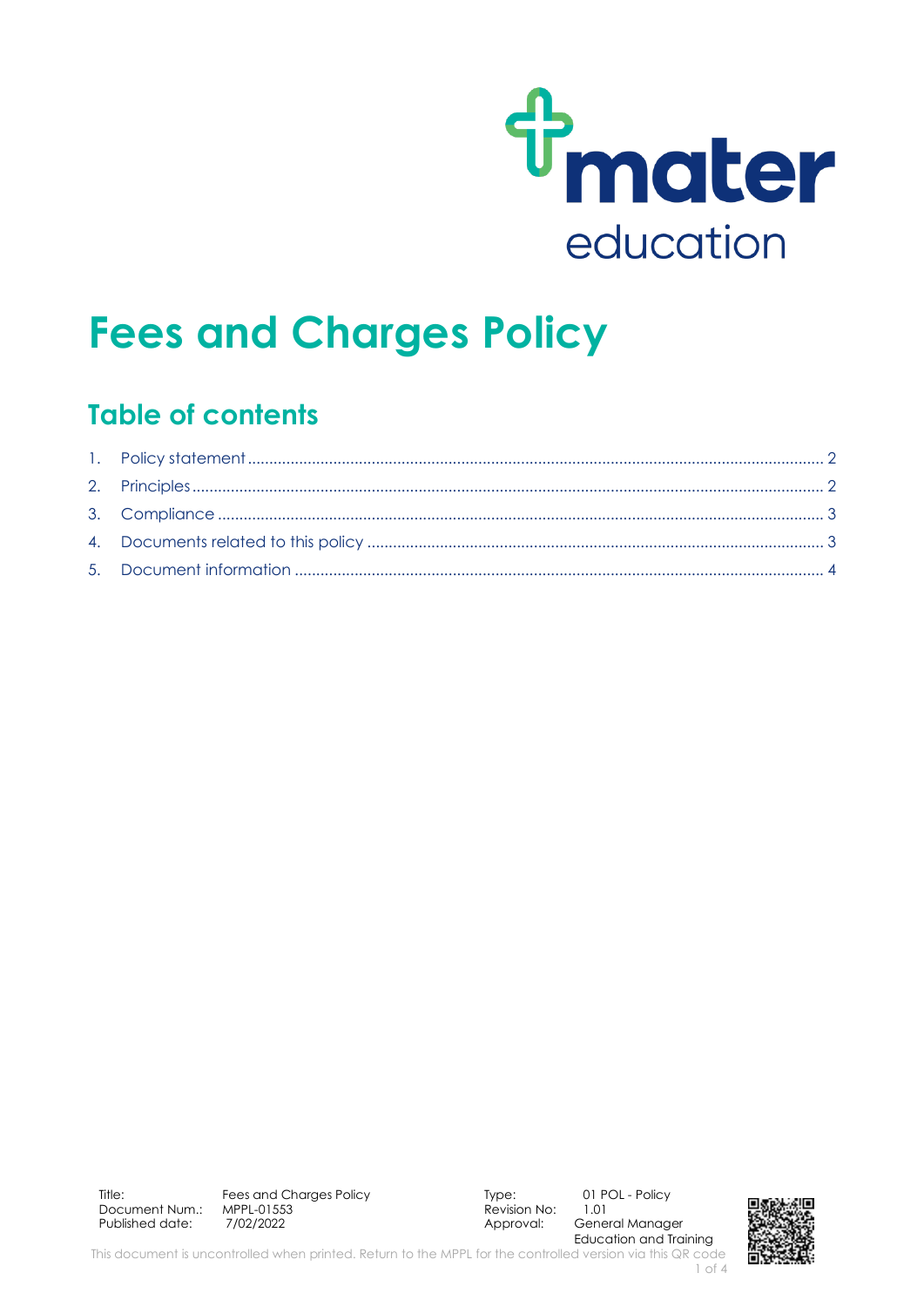## <span id="page-1-0"></span>**1. Policy statement**

Fees and charges for students undertaking vocational education and training (VET) must be charged and collected in accordance with the provisions of the Standards for Registered Training Organisations 2015, VET Student Loans Act 2016 and Skills Assure supplier framework.

### **1.1 Scope and context**

This policy applies to Australian Qualifications Framework (AQF) training programs provided by Mater Education as a registered training organisation.

## <span id="page-1-1"></span>**2. Principles**

The following set of principles describes the objectives and outcomes of the policy:

### **Principle one: Determining tuition fees**

Mater Education Limited (MEL) must determine the tuition fees for each approved course it offers.

When determining tuition fees MEL will not take into account the manner or timing of payment of tuition fees by students. For example, different fees will not be charged based on whether a student pays upfront, requests a loan, is eligible for funding or pays prior to a certain date.

### **Principle two: Informing students about tuition fees**

MEL will provide fee information relevant to a course prior to enrolment. Fee information includes all costs for a course, payment terms, deposits, payment plans and refund information.

### **Principle three: Separate fees for goods and services**

MEL will not charge separate fees for goods and services that are considered MEL's responsibility for example costs associated with enrolment, assessment, records management, IT support and access to internal learning support services or awarding of a qualification.

Student will be responsible for charges relating to mandatory requirements of being able to undertake a course for example, criminal history checks, immunisations, dress requirements.

Fees will not be charged for any items that will be retained by the student as their own personal property. Such items must be purchased separately by the student.

### **Principle four: Fees protection**

Students are not required to pay more than \$1500 in advance for services not yet provided. This requirement does not apply, for example, where an employer or school engages MEL to provide training and/or assessment to its staff students through a negotiated commercial transaction.

Refund policies are fair and equitable and meet the requirements of Australian Consumer Law.

Title: Fees and Charges Policy Type: 01 POL - Policy Document Num.: MPPL-01553 Revision No: 1.01 Published date: 7/02/2022 The Contract of Approval: General Manager

Education and Training

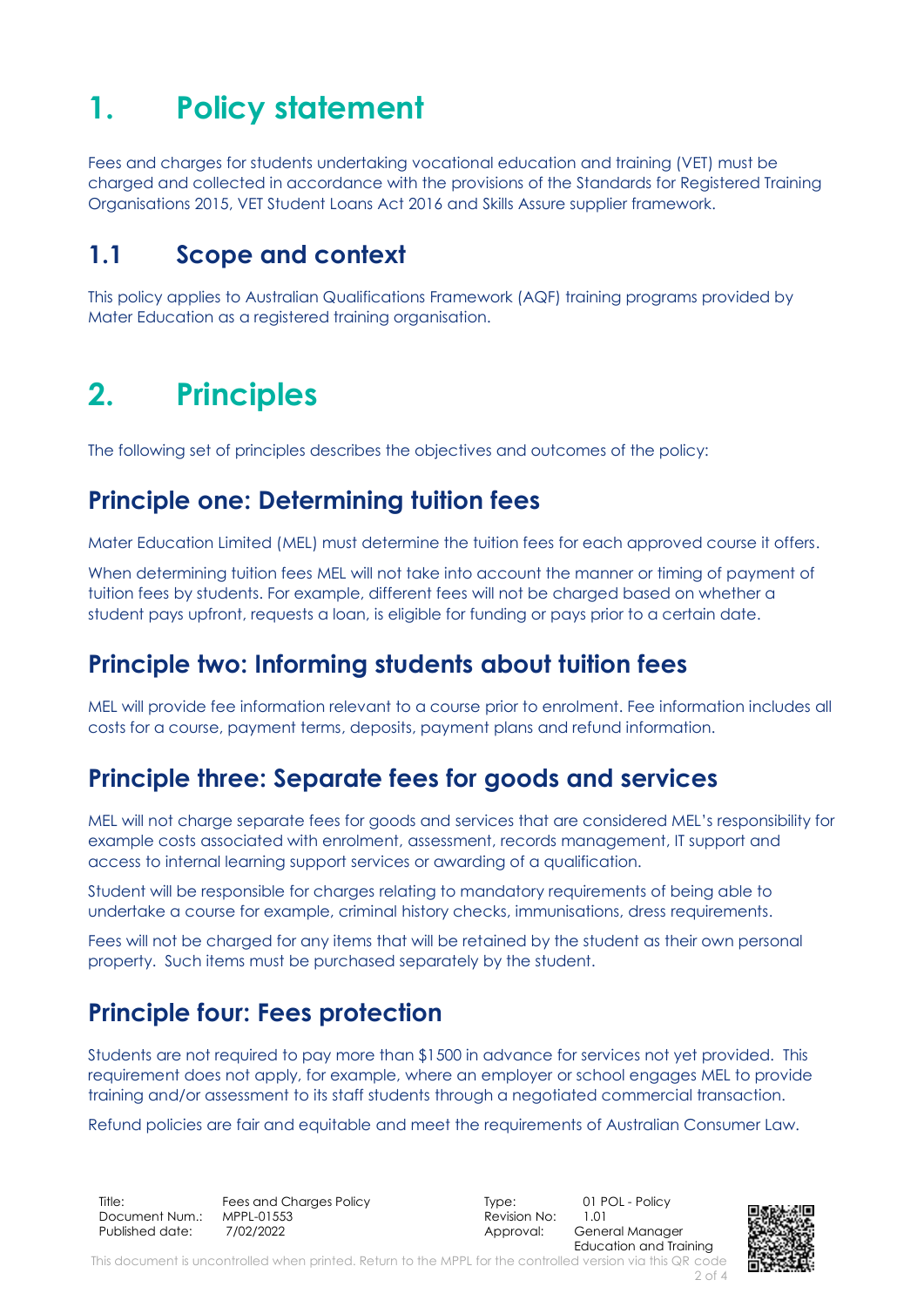### **Principle five: Publishing fees and charges**

Fee schedules, charges and refund policies are to be made available on MEL's website and are to include details about any VET Student Loans, government-funded subsidy or other financial support arrangements associated with MEL's provision of training and assessment.

## <span id="page-2-0"></span>**3. Compliance**

### **3.1 Legislative compliance**

a. Standards for National Vocational Education and Training Regulator Act 2011 (NVR Act)

#### **3.2 Industry standards**

a. Standards for Registered Training Organisations (RTOs) 2015 Clauses 4.1, 5.1, 5.3 and 7.3

### <span id="page-2-1"></span>**4. Documents related to this policy**

Mater documents

| <b>Document Type</b> | <b>Document ID</b> | <b>Document Title</b>                                                    |  |
|----------------------|--------------------|--------------------------------------------------------------------------|--|
| <b>Procedure</b>     | MPPL-00827         | Non Payment of Student Fees (Document ID: PR-MEL-040028)                 |  |
|                      | MPPL-00883         | User Choice - Fees, Charges and Refunds (Document ID: PR-<br>MEL-040051) |  |
|                      | MPPL-00780         | Marketing and Advertising (Document ID: PR-MEL-040011)                   |  |
|                      | MPPL-00772         | Complaints and Appeals Procedure (Document ID: PR-MEL-<br>040005)        |  |
| <b>Other</b>         | MPPL-04077         | Pre-enrolment Handbook (Document ID: IS-MEL-040009)                      |  |
|                      | MPPL-01542         | Mater Education Refund Policy (Document ID: PY-MEL-040017)               |  |
|                      | MPPL-01534         | Re-Crediting HELP Balance Policy (Document ID: PY-MEL-<br>040014         |  |

#### External documents

|    | <b>Australian Skills Quality Authority</b>           |
|----|------------------------------------------------------|
|    | Department of Education Skills and Employment        |
| ು. | Department of Employment Small Business and Training |
|    |                                                      |
|    |                                                      |

Title: Fees and Charges Policy Form Type: 01 POL - Policy<br>Document Num.: MPPL-01553 Document Num.: Published date: 7/02/2022 **Approval:** General Manager

Education and Training